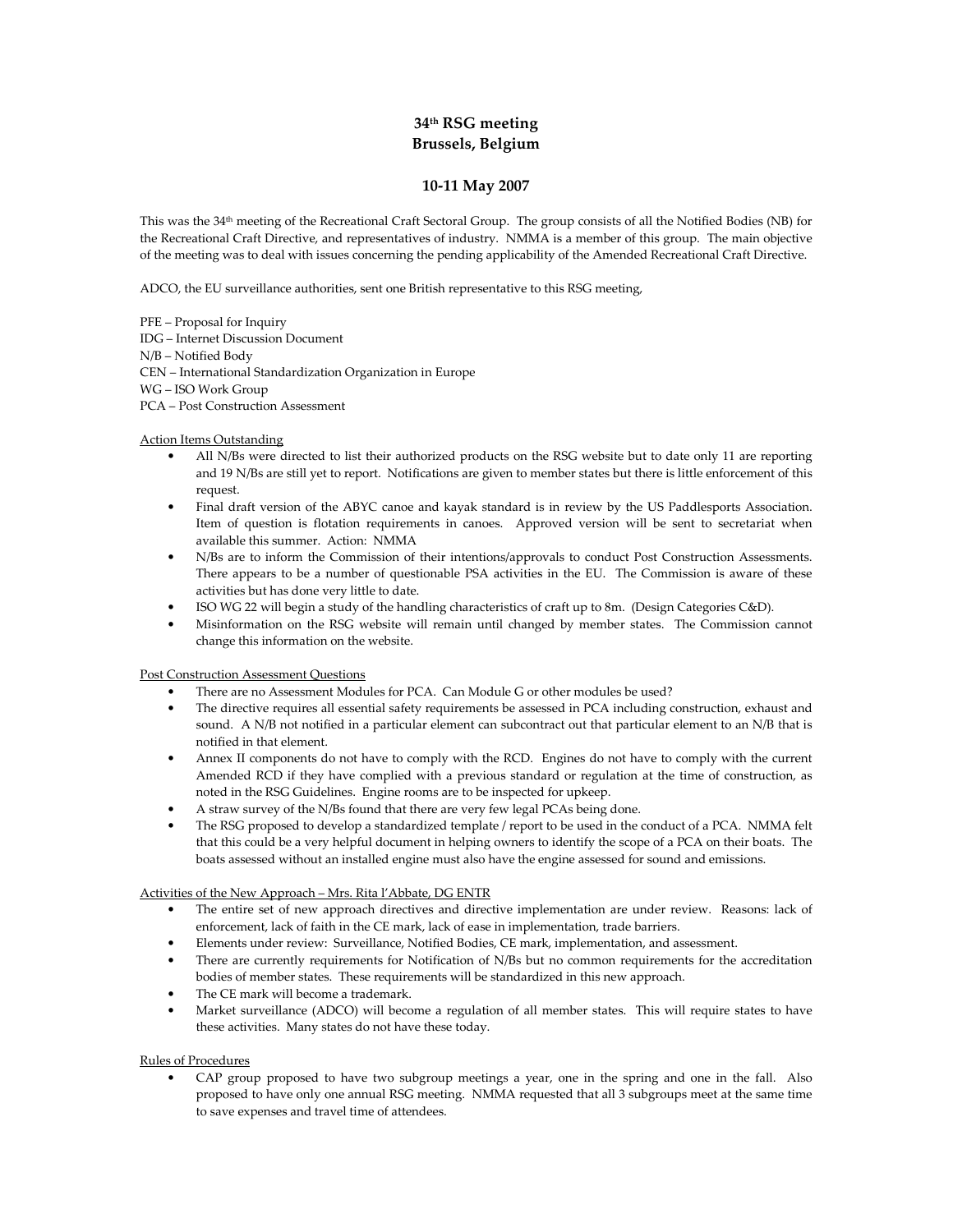• Subgroup decisions will be available for internet discussion and vetoes will be resolved in this discussion prior to the plenary meeting.

# RSG Rules of Operation (CAP Subgroup)

- IDG #190 (RFU #78) What are the acceptable tolerances that can be applied to products so that a reassessment does not have to be done? A flow chart and recommended form was proposed as a decision model to be used.
- IDG #206 –Do certification certificates have a time limit for validation? No, validity conditions are defined in 94/25/EC, unless there are other requirements imposed on the N/B by the accreditation body. Since this was deemed a legal question it will be sent to the standing committee for resolution.
- The revised Guidelines, slim version, is still under review in this subgroup and will be available in June 2008.

# RSG Design and Construction Subgroup

• IDG #203 – Inflatable boats under 8m cannot use ISO 12217, Stability, even if in category B. ISO 6185, Inflatables, does not address design categories and should be revised. This discrepancy will be discussed in the next subgroup meeting.

# RSG Exhaust Subgroup

No action.

# Amended RSG Guidelines

• No revisions submitted for 2007. Added additional references and approved PFEs. Will be available in 2 weeks.

# ADCO Report

- Working on DOCs. These are still only recommended by ADCO.
- ADCO may be doing surveillance checks at EU boat shows.
- Concerned about MICs issued by N/Bs.
- Who should keep the technical file in Post Construction Assessment? ADCO determined that the N/B keeps a copy and the owner should also have a copy.
- ADCO created a working group to standardize definitions used in directives.
- Should the subgroups look at the Rapid Alert Procedure EXchange (RAPEX) notification procedures? This is an all-product process and associated database and recreational boat information is difficult to break out.
- A boat that has an EC certification based on a draft standard does not require a new assessment upon issue of the harmonized standard.

# DG Enterprises Report

- The RCD files will be overseen by new units in the Commission. The commission representative to the RCD, Johan Renders, has been retained for assignment in the RCD. Renders will also be involved in the machinery exhaust emissions work.
- Progress on the amended CC Guide has been postponed until additional personal resources are found.

# CEN Consultant

- New CEN consultant Nigel Saw from BMF.
- Reviewing ISO 10088, Fuel systems.
- Availability of the CEN consultant is based on \$ and location (Brussels and London). ISO Work Group attendance is the first priority.

# RSG Technical Secretary Report

- Occasionally receives a technical and RSG member contact question and is referred to the Chair of the RSG.
- Needs clarification from the N/Bs in Netherlands as to their status. NKIP apparently is changing their name. The Commission should be notified.
- The MIC for a builder from a country without a MIC generating agency will come from the country where the boat is being put on the market. The country code remains the country where the boat was built.

# RSG Costs Survey

• The N/Bs were asked to provide costs of their services and very few responded with this information. Next step? There are differences in costs and requirements for accreditation in the members states, (i.e., France has no costs). The RSG requested that the Commission inquire as to these differences. The Commission will be looking to harmonize accreditation procedures in the member states.